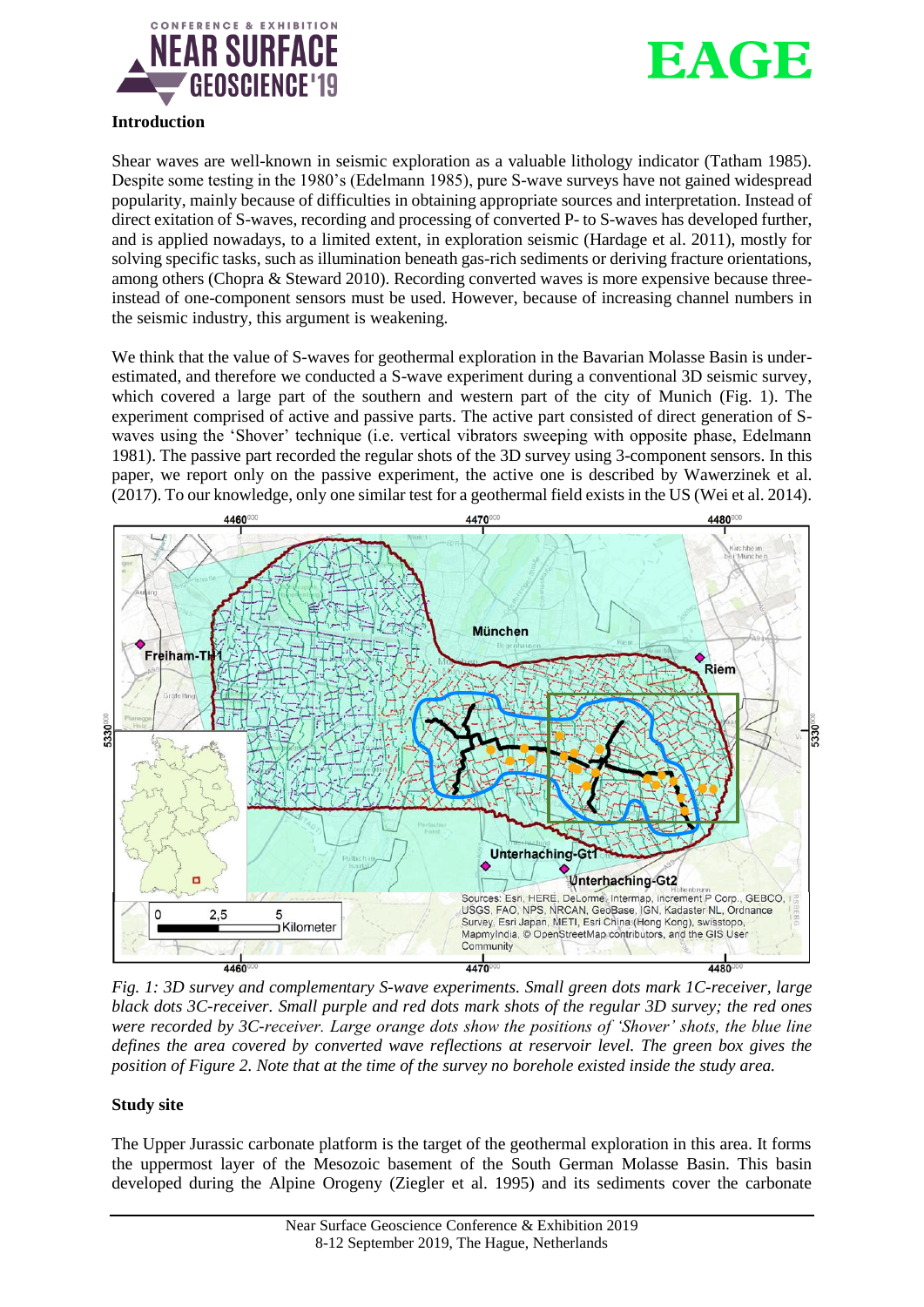



platform to a depth of 2000 to 2800 m at this site. The carbonate platform developed at the northern margin of Tethys Ocean in a large epicontinental sea. Typical in this formation is the alternation of carbonate mounds or build-ups and troughs (Meyer & Schmidt-Kaler 1990). The distribution and internal structure of the platform can be studied at outcrops in the Franconian Alp, 100 km toward the north. Within the basin, the carbonate platform has been tested by sparsely-distributed exploration wells. Dussel et al. (2016) presented a geological model of the platform in the area of Munich. Von Hartmann et al. (2012) showed seismic imaging of the internal structure of the platform.

The Upper Jurassic Malm is the most important hydrogeothermal reservoir in Germany. More than 25 geothermal facilities are already in operation (GeotIS, Agemar et al. 2014), however the potential is not in any way completely exploited. 'Stadtwerke München', a local company coordinating the drilling, envisage a 100 % supply of sustainable heat energy for the year 2040; geothermal heat shall contribute by an area wide pattern of geothermal facilities comprising up to 40 new boreholes in the southern part of Munich (Hecht  $\&$  Pletl 2015). Geothermal boreholes in the Malm have shown that, despite many successful projects, failures also occurred (e.g. Geretsried, Mauerstetten), emphasizing the need for comprehensive characterization prior to drilling.

### **Survey and methods**

A 3D seismic survey covering 170 km<sup>2</sup> was carried out in 2015/16; half of the  $\sim$ 7000 shots were recorded at 467 3C-receivers that were deployed along several 2D lines in the eastern part of the survey (Fig. 1). The 3C recording was carried out using single MEMS sensors (DSU3/Sercel). We compared the vertical component of the single MEMS sensors with the recording of the geophone groups (each consisting of 12 geophones spread over 50 m). Despite a slightly larger S/N ratio of geophones in the shot domain, the resulting stack shows no visible differences (Wawerzinek et al. 2017).

The processing of the converted-wave data comprised (1) integration of the MEMS data, (2) rotation into a radial-transversal coordinate system based on the acquisition geometry and (3) an asymptotic conversion point binning (ACP; Tessmer & Behle 1988). Since ACP binning requires the  $v_p/v_s$  ratio as input, we derived these values from VSP recordings in the borehole Freiham Th1, which shows remarkable clear S-waves despite a vertical vibrator source being used. The resulting  $v_P/v_S$  ratio for the Molasse of approximately 2 is significantly higher than expected and strongly influence the hypocentre determination of induced seismicity that occurs around Munich (Megies & Wassermann 2014).

### **Results**

We used this estimate for ACP binning to get interpretable PS-wave sections. In both P- and PS-wave sections we identified a number of horizons that could be correlated. The interval traveltimes allow the derivation of the v<sub>p</sub>/v<sub>s</sub> ratio according to  $\frac{v_p}{v_s} = 2 \frac{\Delta T_{PS}}{\Delta T_P}$  $\frac{\Delta T_{PS}}{\Delta T_P}$  – 1 (Garotta 1987), where  $\Delta T_{PS}$  and  $\Delta T_P$  are twoway-traveltime differences of PS- and P-waves, respectively. We could confirm the high v<sub>P</sub>/v<sub>S</sub> ratio for the Molasse: 90% of the derived values are in the range of 1.8 to 2.1, with a median of 1.92.

Inside the carbonate reservoir, the values show a larger variation between 1.5 and 2.3. Since no borehole exists for our study area, we cannot verify this at the moment. However, we can assess its reliability by an comparison of an independantly-derived seismic classification: By using the seismic attributes of amplitude, frequency and similarity of P-wave data, a seismic facies characterization was carried out, which shows a differentiated picture of the reservoir (von Hartmann et al. 2018). This classification correlates well with the  $v_p/v_s$  ratios derived from S-waves (Fig. 2). An overlay of the  $v_p/v_s$  ratio onto seismic sections shows that very low ratios correspond to the diffuse reflection pattern. These regions show maximum values of P- and S-wave velocity. These findings lead to a differentiation of limestone and dolomites, i.e. the lithologies found in the nearby boreholes (Fig 1): Seismic velocities are higher in dolomite than in limestone (Marion & Jizba 1997), whereas the  $v_p/v_s$  ratio is lower in dolomite (Picket 1963).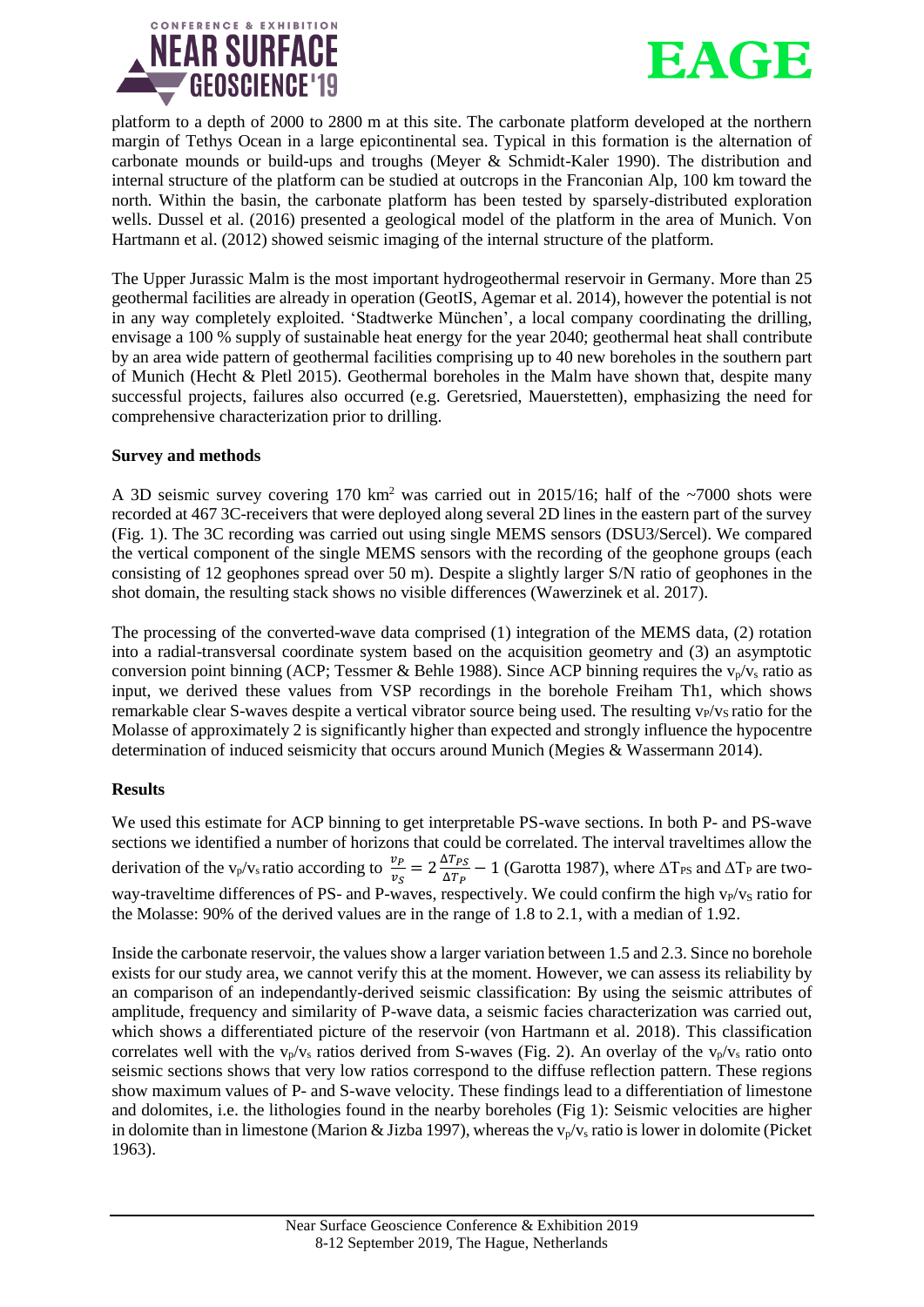

*Fig. 2: Seismic facies classification compared to vp/vs ratio. The right-hand box shows the vp/vs ratio for the left-hand box. The classification scheme comprises three attribute- and frequency intervals and two similarity intervals. Each amplitude interval was divided into three frequency intervals and thereafter into two similarity intervals. It correlates well with the classification pattern. Dashed lines indicate the position of seismic sections in Fig. 3.*

# **Conclusions**

The deployment of 3C MEMS sensors allowed a derivation of the  $v_p/v_s$  ratio, both in the Molasse sediments as well as in the carbonate reservoir. We were able to build an attribute volume, although we recorded on only 2D lines with a limited number of sensors. Since the single sensors delivered a comparable stack quality to geophone group recording, the recording of the entire survey using this technique would be feasible.

The  $v_p/v_s$  ratio of the Molasse sediments is decisive for the analysis of induced seismicity. The ratios inside the reservoir indicate lithological variations, in this case the discrimination of limestone and dolomites, which is crucial for the prognosis of permeability within the carbonate plattform. A verification by boreholes is still to be carried out, but the comparison with independently-derived seismic classification strongly supports the reliability of the prognosis.



*Fig. 3: Seismic sections overlain by vp/v<sup>s</sup> ratio (position see Fig. 2). Very low velocity ratios correlate*  with diffuse reflectivity.